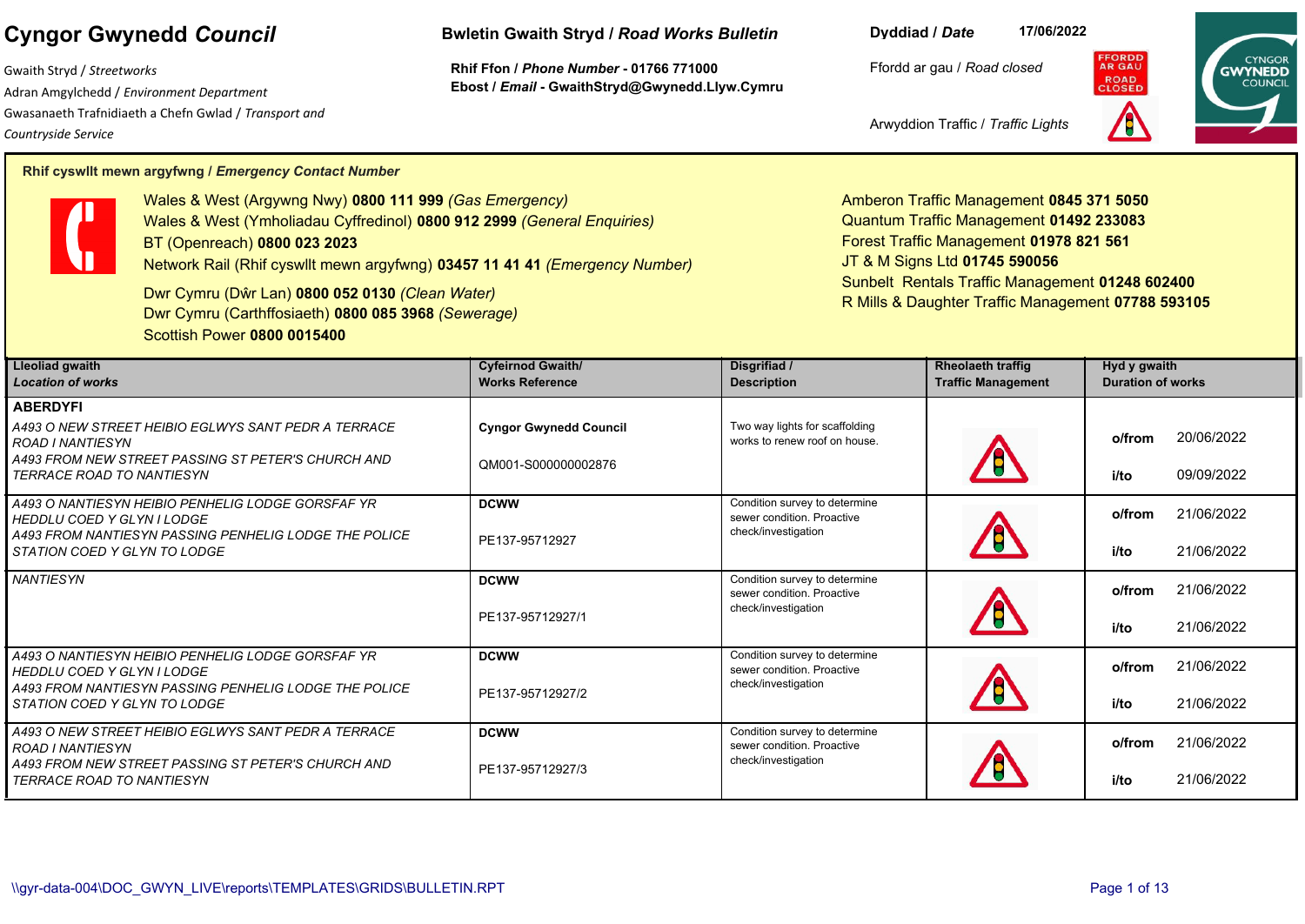| <b>Lleoliad gwaith</b><br><b>Location of works</b>                                                                                       | <b>Cyfeirnod Gwaith/</b><br><b>Works Reference</b> | Disgrifiad /<br><b>Description</b>                                                            | <b>Rheolaeth traffig</b><br><b>Traffic Management</b> | Hyd y gwaith<br><b>Duration of works</b> |            |
|------------------------------------------------------------------------------------------------------------------------------------------|----------------------------------------------------|-----------------------------------------------------------------------------------------------|-------------------------------------------------------|------------------------------------------|------------|
| A493 O NANTIESYN HEIBIO PENHELIG LODGE GORSFAF YR<br>HEDDLU COED Y GLYN I LODGE<br>A493 FROM NANTIESYN PASSING PENHELIG LODGE THE POLICE | <b>BT</b>                                          | MJ QUINN ARE TO<br>UNDERTAKE CABLING WORKS<br>IN VERGE/CARRAGEWAY.                            |                                                       | o/from                                   | 16/06/2022 |
| STATION COED Y GLYN TO LODGE                                                                                                             | BC005-MQ1W000BDUKWC2WP39M                          |                                                                                               |                                                       | i/to                                     | 20/06/2022 |
| A493 O TREFRI LODGE I FFORDD MYNEDIAD I GOGARTH HALL                                                                                     | <b>BT</b>                                          | MJ QUINN ARE TO<br>UNDERTAKE CABLING WORKS                                                    |                                                       | o/from                                   | 16/06/2022 |
| A493 FROM TREFRI LODGE TO ACCESS ROAD TO GOGARTH HALL                                                                                    | BC005-MQ1W00BDUK1WC2WP39M                          | IN VERGE/CARRIAGEWAY.                                                                         |                                                       | i/to                                     | 20/06/2022 |
| <b>ABERLLEFENNI</b>                                                                                                                      |                                                    |                                                                                               |                                                       |                                          |            |
| <b>FFORDD O BENSARN HEIBIO THE FIELD STUDIES CENTRE I</b><br><b>GYFFORDD GER COED CWMCELLI</b>                                           | <b>Cyngor Gwynedd Council</b>                      | PRIFFYRDD. Tirlithriad / Landslip<br>** caead tan y 26/08/22 ond<br>Symology cau gadael fi ei | <b>FFORDD</b><br><b>AR GAU</b>                        | o/from                                   | 22/02/2021 |
| ROAD FROM PENSARN PASSING THE FIELD STUDIES CENTRE TO<br>JUNCTION AT COED CWMCELLI                                                       | QM001-P000000002793                                | recordio am fwy na 18 mis ***                                                                 | <b>ROAD</b><br><b>CLOSED</b>                          | i/to                                     | 21/08/2022 |
| <b>ABERSOCH</b>                                                                                                                          |                                                    |                                                                                               |                                                       |                                          |            |
| LÔN GARMON                                                                                                                               | <b>SCOTTISH POWER (MANWEB)</b>                     | excavate joint bay in carriageway<br>& excavate track from joint bay<br>onto private drive    |                                                       | o/from                                   | 20/06/2022 |
|                                                                                                                                          | GY002-616866821                                    |                                                                                               |                                                       | i/to                                     | 27/06/2022 |
| LÔN GOLFF                                                                                                                                | <b>Cyngor Gwynedd Council</b>                      | abersoch triathlon                                                                            | <b>FFORDD</b><br><b>AR GAU</b>                        | o/from                                   | 18/06/2022 |
|                                                                                                                                          | QM001-S000000002874                                |                                                                                               | <b>ROAD</b><br><b>CLOSED</b>                          | i/to                                     | 18/06/2022 |
| <b>ARTHOG</b>                                                                                                                            |                                                    |                                                                                               |                                                       |                                          |            |
| A493 O BONT ABERGWYNANT HEIBIO YSBYTY GARTH ANGHARAD<br>I GYFFORDD GER CAPEL SALEM                                                       | <b>Cyngor Gwynedd Council</b>                      | Ash Dies Back Tree Surveys.                                                                   |                                                       | o/from                                   | 21/06/2022 |
| A493 FROM PONT ABERGWYNANT PASSING GARTH ANGHARAD<br>HOSPITAL TO JUNCTION NEAR CAPEL SALEM                                               | QM001-S000000002885                                |                                                                                               |                                                       | i/to                                     | 21/06/2022 |
| A493 O'R FFORDD GER CAPEL SALEM HEIBIO EGLWYS ST<br>CATHERINE I'R FFORDD ARTHOG HALL FARM                                                | <b>Cyngor Gwynedd Council</b>                      | Gwaith cynnal coed peryglus                                                                   |                                                       | o/from                                   | 22/06/2022 |
| A493 FROM ROAD NEAR CAPEL SALEM PASSING ST CATHERINES<br>CHURCH TO ROAD NEAR ARTHOG HALL FARM                                            | QM001-S000000002895                                |                                                                                               |                                                       | i/to                                     | 22/06/2022 |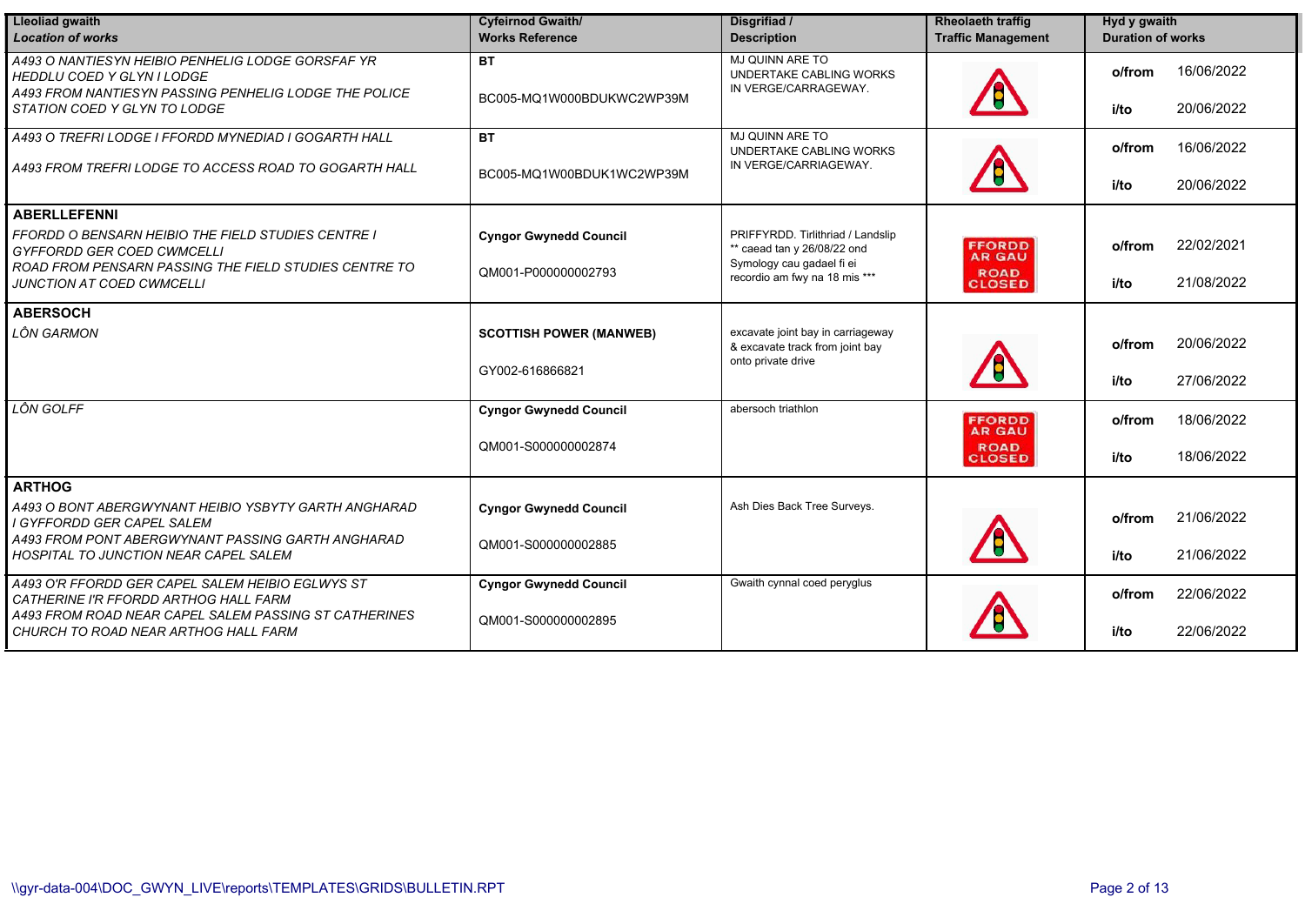| <b>Lleoliad gwaith</b><br><b>Location of works</b>                             | <b>Cyfeirnod Gwaith/</b><br><b>Works Reference</b> | Disgrifiad /<br><b>Description</b>                                                       | <b>Rheolaeth traffig</b><br><b>Traffic Management</b> | Hyd y gwaith<br><b>Duration of works</b> |
|--------------------------------------------------------------------------------|----------------------------------------------------|------------------------------------------------------------------------------------------|-------------------------------------------------------|------------------------------------------|
| <b>BANGOR</b>                                                                  |                                                    |                                                                                          |                                                       |                                          |
| FFORDD CAERGYBI                                                                | <b>DCWW</b>                                        | Renew Fire Hydrant                                                                       |                                                       | 22/06/2022<br>o/from                     |
| <b>HOLYHEAD ROAD</b>                                                           | PE125-95684011                                     |                                                                                          |                                                       | 24/06/2022<br>i/to                       |
| FFORDD O FFORDD HENDREWEN I'R DWYRAIN HEIBIO YSBYTY<br>MINFFORDD I LÔN POBTY   | <b>DCWW</b>                                        | <b>Renew Box Defect</b>                                                                  |                                                       | 22/06/2022<br>o/from                     |
| ROAD FROM HENDREWEN ROAD EASTWARDS PASSING<br>MINFFORDD HOSPITAL TO LÔN POBTY  | PE125-95831403                                     |                                                                                          |                                                       | i/to<br>24/06/2022                       |
| <b>MINAFON</b>                                                                 | <b>Cyngor Gwynedd Council</b>                      | Development of vacant land at<br>137 High Street                                         | <b>FFORDD</b><br>AR GAU                               | 11/04/2022<br>o/from                     |
|                                                                                | QM001-P000000002748                                |                                                                                          | <b>ROAD</b><br>CLOSED                                 | 31/01/2023<br>i/to                       |
| <b>FFORDD FFRIDDOEDD</b>                                                       | <b>Wales &amp; West Utilities</b>                  | REPLACE 953M X 8/2 SI WITH<br>180MM PE, AND REPLACE OR<br><b>TRANSFER ANY ASSOCIATED</b> |                                                       | 25/04/2022<br>o/from                     |
| FFRIDDOEDD ROAD                                                                | XY450-003001478278/02                              | <b>SERVICES</b>                                                                          |                                                       | 01/07/2022<br>i/to                       |
| LLWYBR ARFORDI CYMRU O GYLCHFAN HOLYHEAD ROAD I BONT<br><b>MENAI</b>           | <b>SCOTTISH POWER (MANWEB)</b>                     | EXCAVATE TRENCH IN<br><b>CARRIAGEWAY AND</b><br>FOOTWAY TO INSTALL CABLE                 |                                                       | 13/06/2022<br>o/from                     |
| WALES COASTAL PATH FROM HOLYHEAD ROAD ROUNDABOUT<br>TO MENAI SUSPENSION BRIDGE | GY002-2100903991A                                  | TO COMPLETE NEW 11KV<br>CABLE LAY TO NEW STRAITS                                         |                                                       | 27/06/2022<br>i/to                       |
| <b>STRYD FAWR</b>                                                              | <b>Cyngor Gwynedd Council</b>                      | North Wales Pride Parade                                                                 | <b>FFORDD</b><br><b>AR GAU</b>                        | 25/06/2022<br>o/from                     |
| <b>HIGH STREET</b>                                                             | QM001-S000000002845                                |                                                                                          | <b>ROAD</b><br><b>CLOSED</b>                          | 25/06/2022<br>i/to                       |
| <b>LLYS ADDA</b>                                                               | <b>SCOTTISH POWER (MANWEB)</b>                     | SPEN Labour Works Excavate,<br>backfill and reinstate jointbay in                        |                                                       | 22/06/2022<br>o/from                     |
|                                                                                | GY002-2101049551                                   | tarmac footpath                                                                          |                                                       | 28/06/2022<br>i/to                       |
| <b>FFORDD HENDREWEN</b>                                                        | <b>DCWW</b>                                        | Reset/Renew Frame & Cover                                                                |                                                       | 22/06/2022<br>o/from                     |
| <b>HENDREWEN ROAD</b>                                                          | PE125-95902523                                     |                                                                                          |                                                       | 24/06/2022<br>i/to                       |
| <b>BARMOUTH</b>                                                                |                                                    |                                                                                          |                                                       |                                          |
| RHODFA'R MÔR                                                                   | <b>NETWORK RAIL -PROMOTERS</b><br><b>NATIONAL</b>  | Signal Head Only Linked to Main<br>Notice - Level Crossing                               |                                                       | 22/06/2022<br>o/from                     |
| <b>MARINE PARADE</b>                                                           | KL452-DJP100M44C220622/1                           | Maintenance - Working times<br>$22:30 - 06:00$                                           |                                                       | 23/06/2022<br>i/to                       |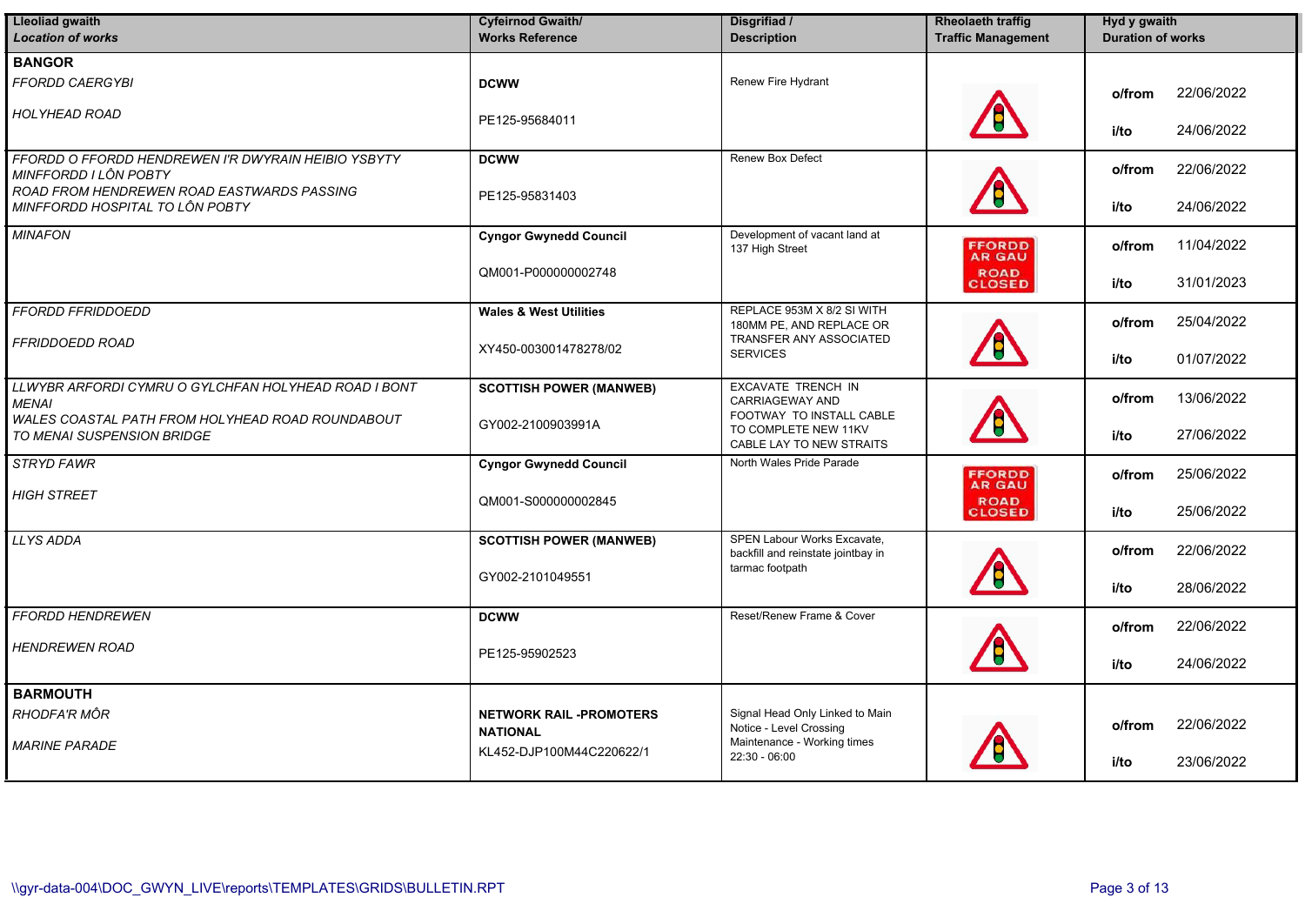| <b>Lleoliad gwaith</b><br><b>Location of works</b>                                               | <b>Cyfeirnod Gwaith/</b><br><b>Works Reference</b> | Disgrifiad /<br><b>Description</b>                                                                      | <b>Rheolaeth traffig</b><br><b>Traffic Management</b> | Hyd y gwaith<br><b>Duration of works</b> |
|--------------------------------------------------------------------------------------------------|----------------------------------------------------|---------------------------------------------------------------------------------------------------------|-------------------------------------------------------|------------------------------------------|
| <b>BEDDGELERT</b>                                                                                |                                                    |                                                                                                         |                                                       |                                          |
| A498 O FETHANIA I STRYD GWYNANT BEDDGELERT                                                       | <b>Cyngor Gwynedd Council</b>                      | Hw. Drain: Filter Drains - FILTER<br>DRAIN - Flooding                                                   |                                                       | 20/06/2022<br>o/from                     |
| A498 FROM BETHANIA TO STRYD GWYNANT BEDDGELERT                                                   | QM503-22132161838887                               |                                                                                                         |                                                       | 30/06/2022<br>i/to                       |
| A498 O BONT ABERGLASLYN I GYFFORDD EFO'R B4410 GER<br><b>GWESTY GLASLYN</b>                      | <b>BT</b>                                          | TM REQUIRED FOR POLE<br><b>TEST</b>                                                                     |                                                       | 22/06/2022<br>o/from                     |
| A498 FROM PONT ABERGLASLYN TO B4410 JUNCTION NEAR THE<br><b>GLASLYN HOTEL</b>                    | BC006-DANEMSA0000WD8TKF1P                          |                                                                                                         |                                                       | 22/06/2022<br>i/to                       |
| <b>BETHESDA</b>                                                                                  |                                                    |                                                                                                         |                                                       |                                          |
| <b>STRYD FAWR</b>                                                                                | <b>DCWW</b>                                        | Defect Perm Rein Regd                                                                                   |                                                       | 22/06/2022<br>o/from                     |
| <b>HIGH STREET</b>                                                                               | PE125-95018635                                     |                                                                                                         |                                                       | 24/06/2022<br>i/to                       |
| A5(T) O GER LÔN ISAF FARM HEIBIO HALFWAY BRIDGE I<br>GYFFORDD EFO FFORDD LLWYN Y BLEDDYN         | <b>DCWW</b>                                        | Renew Metal Frame&Cover                                                                                 |                                                       | 22/06/2022<br>o/from                     |
| A5(T) FROM NEAR LÔN ISAF FARM PASSING HALFWAY BRIDGE TO<br>ROAD JUNCTION AT LLWYN Y BLEDDYN ROAD | PE125-95841416                                     |                                                                                                         |                                                       | 24/06/2022<br>i/to                       |
| <b>FFORDD PANT</b>                                                                               | <b>DCWW</b>                                        | Renew Existing Stop Tap                                                                                 |                                                       | 20/06/2022<br>o/from                     |
|                                                                                                  | PE125-95901230                                     |                                                                                                         |                                                       | 22/06/2022<br>i/to                       |
| A5(T) O GYFFORDD BRAICHMELYN I'R DE I DYN Y MAES                                                 | <b>BT</b>                                          | to provide a safe working area for<br>engineers to access telegraph                                     |                                                       | 21/06/2022<br>o/from                     |
| A5(T) FROM BRAICHMELYN JUNCTION SOUTHWARDS TO TYN Y<br><b>MAES</b>                               | BC005-DL1W000OGEA78568726                          | poles in order to provide fibre<br>overhead cabling. 2 way lights. 1<br>working day 09:30 - 15:30 ** No |                                                       | 21/06/2022<br>i/to                       |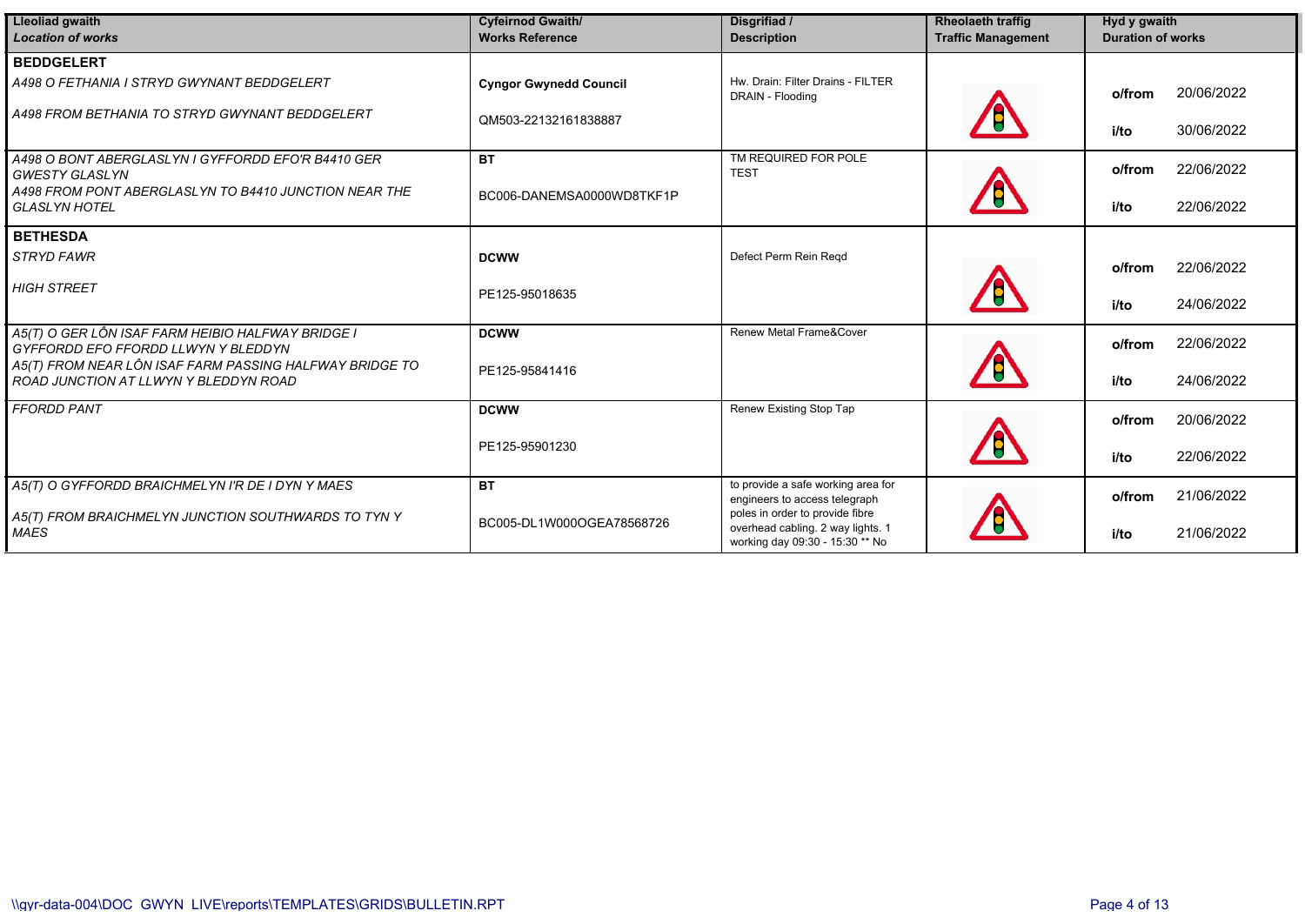| Lleoliad gwaith                                                                               | <b>Cyfeirnod Gwaith/</b>           | Disgrifiad /                                                                    | <b>Rheolaeth traffig</b>     | Hyd y gwaith             |
|-----------------------------------------------------------------------------------------------|------------------------------------|---------------------------------------------------------------------------------|------------------------------|--------------------------|
| <b>Location of works</b>                                                                      | <b>Works Reference</b>             | <b>Description</b>                                                              | <b>Traffic Management</b>    | <b>Duration of works</b> |
| <b>BLAENAU FFESTINIOG</b>                                                                     |                                    |                                                                                 |                              |                          |
| <b>STRYD FAWR</b>                                                                             | <b>DCWW</b>                        | Defect Perm Rein Regd                                                           |                              | 20/06/2022<br>o/from     |
| <b>HIGH STREET</b>                                                                            | PE125-95104054                     |                                                                                 |                              | 22/06/2022<br>i/to       |
| <b>FFORDD MANOD</b>                                                                           | <b>DCWW</b>                        | DEFECT PREM RAIN RQD                                                            |                              | 20/06/2022<br>o/from     |
|                                                                                               | PE125-95695545                     |                                                                                 |                              | 22/06/2022<br>i/to       |
| <b>PENYGWNDWN</b>                                                                             | <b>DCWW</b>                        | TM PURPOSES ONLY                                                                |                              | 20/06/2022<br>o/from     |
|                                                                                               | PE125-95695545/25                  |                                                                                 |                              | 22/06/2022<br>i/to       |
| A470(T) O FFORDD MANOD FFESTINIOG I'R DE TUAG AT<br>GYFFORDD GER YSGUBOR CAE'R BLAIDD         | <b>National Assembly for Wales</b> | CAUTS works. TM is Stop/Go<br>boards and Convoy System. TM                      |                              | 25/05/2022<br>o/from     |
| A470(T) FROM MANOD ROAD FFESTINIOG SOUTHWARDS TO THE<br>ROAD JUNCTION AT YSGUBOR CAE'R BLAIDD | PD501-22129144332269               | operational only during works<br>operations. Work will be weather<br>dependent. |                              | 24/06/2022<br>i/to       |
| <b>STRYD FAWR</b>                                                                             | <b>DCWW</b>                        | <b>INSTALL NEW CONNECTION</b>                                                   |                              | 19/06/2022<br>o/from     |
| <b>HIGH STREET</b>                                                                            | PE125-95653178                     |                                                                                 |                              | 21/06/2022<br>i/to       |
| <b>BONTDDU</b>                                                                                |                                    |                                                                                 |                              |                          |
| A496 O BONTDDU I BONT BORTHWNOG                                                               | <b>Cyngor Gwynedd Council</b>      | Cynnal arolygon coed 'ash die<br>backs'                                         |                              | 21/06/2022<br>o/from     |
| A496 FROM BONTDDU TO PONT BORTHWNOG                                                           | QM001-S000000002888                |                                                                                 |                              | 21/06/2022<br>i/to       |
| <b>BORTH Y GEST</b>                                                                           |                                    |                                                                                 |                              |                          |
| <b>FFORDD Y BORTH</b>                                                                         | <b>BT</b>                          | MJ QUINNS TO COMPLETE<br>THE FOLLOWING WORKS -                                  |                              | 17/06/2022<br>o/from     |
|                                                                                               | BC006-MQONSAWNCN1WD5VVK4G          | <b>DESILT REQUIRED</b>                                                          |                              | 21/06/2022<br>i/to       |
| <b>BRITHDIR</b>                                                                               |                                    |                                                                                 |                              |                          |
| B4416 O FRITHDIR I'R GOGLEDD HEIBIO RHES DOLSERAU I<br>YMUNO Â'R A494(T) YM MHONT NEWYDD      | <b>Cyngor Gwynedd Council</b>      | Minor Carriageway Repairs -<br>CARRIAGEWAY - Other                              |                              | 16/06/2022<br>o/from     |
| B4416 FROM BRITHDIR NORTHWARDS PASSING DOLSERAU<br>TERRACE TO JOIN THE A494(T) AT BONT NEWYDD | QM504-22151141916818               |                                                                                 | Α<br><b>EN</b>               | 20/06/2022<br>i/to       |
| <b>BRYNCIR</b>                                                                                |                                    |                                                                                 |                              |                          |
| FFORDD O LECHEIDDOR UCHAF I'R GOGLEDD-DDWYRAIN I A487<br><b>BRYNCIR</b>                       | <b>Cyngor Gwynedd Council</b>      | Road damaged by quarry traffic                                                  | <b>FFORDD</b><br>AR GAU      | 19/03/2021<br>o/from     |
| ROAD FROM LLECHEIDDOR UCHAF NORTHEASTWARDS TO A487<br><b>BRYNCIR</b>                          | QM001-P000000002101                |                                                                                 | <b>ROAD</b><br><b>CLOSED</b> | 18/09/2022<br>i/to       |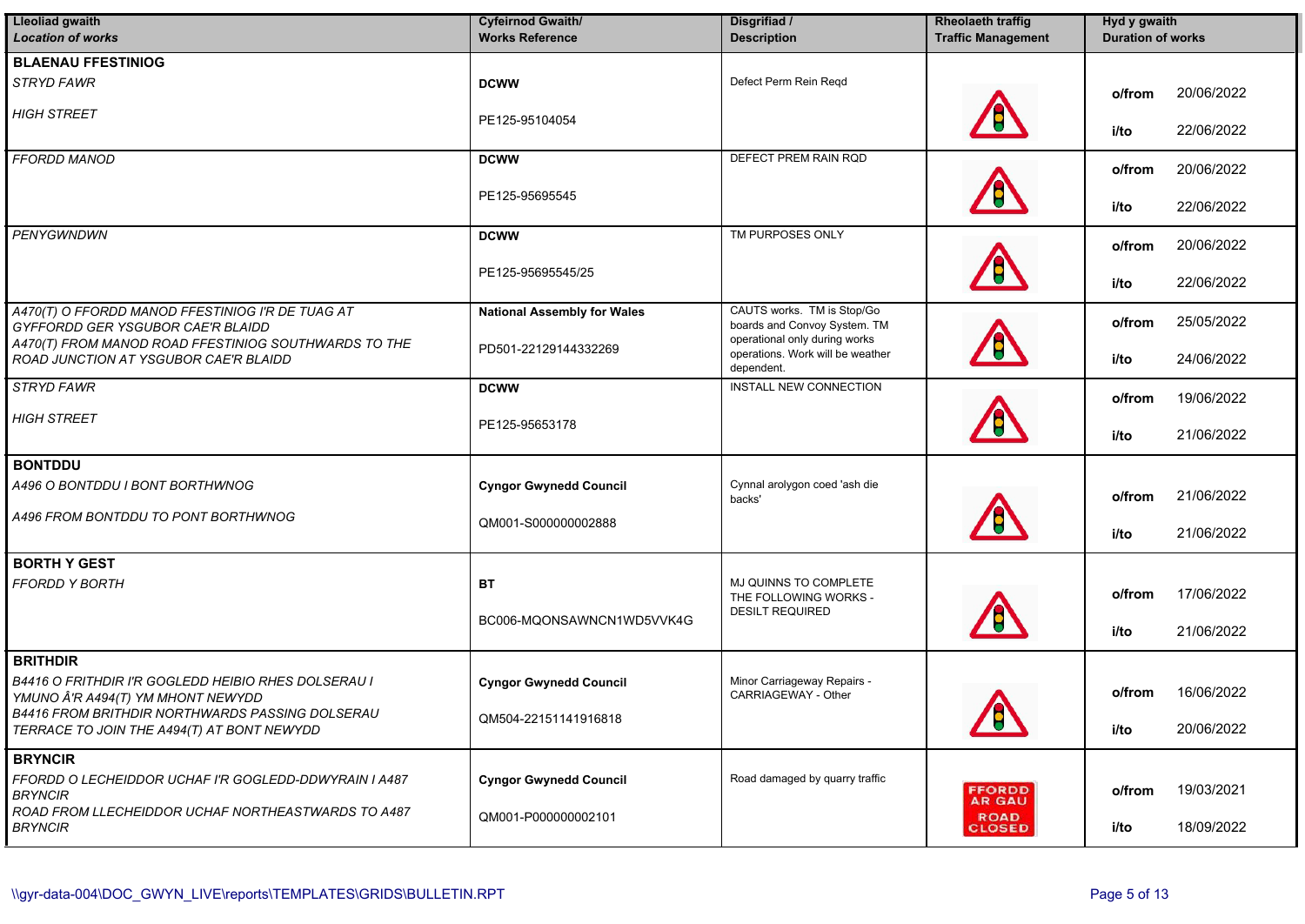| <b>Lleoliad gwaith</b><br><b>Location of works</b>                                                                                                             | <b>Cyfeirnod Gwaith/</b><br><b>Works Reference</b>       | Disgrifiad /<br><b>Description</b>                                                                                                                                  | <b>Rheolaeth traffig</b><br><b>Traffic Management</b> | Hyd y gwaith<br><b>Duration of works</b>   |
|----------------------------------------------------------------------------------------------------------------------------------------------------------------|----------------------------------------------------------|---------------------------------------------------------------------------------------------------------------------------------------------------------------------|-------------------------------------------------------|--------------------------------------------|
| <b>BRYNREFAIL</b><br>A4244 FROM PENISARWAUN JUNCTION TO BRYNREFAIL ROAD<br><b>JUNCTION</b><br>A4244 FROM PENISARWAUN JUNCTION TO BRYNREFAIL<br><b>JUNCTION</b> | <b>National Grid Electric PLC</b><br>HP001-S000000009665 | Trench excavation to install High<br>Voltage Electricity Duct. Traffic<br>management to be agreed.<br>Gwynedd Highways to advise and<br>update embargo periods when |                                                       | 24/06/2022<br>o/from<br>17/02/2023<br>i/to |
| A4244 O GYFFORDD BRYNREFAIL I GYFFORDD EFO A4086<br>A4244 FROM BRYNREFAIL JUNCTION TO JUNCTION WITH A4086                                                      | <b>National Grid Electric PLC</b><br>HP001-S000000009666 | Trench excavation to install High<br>Voltage Electricity Duct. Traffic<br>management to be agreed.<br>Gwynedd Highways to advise and<br>update embargo periods when |                                                       | 24/06/2022<br>o/from<br>17/02/2023<br>i/to |
| <b>CAERNARFON</b>                                                                                                                                              |                                                          |                                                                                                                                                                     |                                                       |                                            |
| FFORDD O ALLT Y CASTELL HEIBIO CASTELL CAERNARFON I BEN<br><b>DEITSH</b>                                                                                       | <b>Cyngor Gwynedd Council</b>                            | Phase 1:- 01/12/2021 to<br>01/04/2022 Phase 2:-<br>25/04/2022 to 25/07/2022                                                                                         | <b>FFORDD</b><br><b>AR GAU</b>                        | 01/12/2021<br>o/from                       |
| ROAD FROM CASTLE HILL AROUND CAERNARFON CASTLE TO<br><b>PEN DEITSH</b>                                                                                         | QM001-P000000002557                                      | Phase 3:- 05/09/2022 to<br>26/11/2022 closure required for                                                                                                          | <b>ROAD</b><br><b>CLOSED</b>                          | 26/11/2022<br>i/to                         |
| <b>FFORDD CWSTENIN</b>                                                                                                                                         | <b>BT</b>                                                | MJ Quinn to desilt and clear any<br>potential blockages in footway                                                                                                  |                                                       | 18/06/2022<br>o/from                       |
| <b>CONSTANTINE ROAD</b>                                                                                                                                        | BC006-MQONSAWNDB1WD2PR47K                                |                                                                                                                                                                     |                                                       | 19/06/2022<br>i/to                         |
| <b>FFORDD SEGONTIWM</b>                                                                                                                                        | <b>BT</b>                                                | MJ Quinn to desilt and clear any<br>potential blockages in footway                                                                                                  |                                                       | 18/06/2022<br>o/from                       |
| <b>SEGONTIUM ROAD SOUTH</b>                                                                                                                                    | BC006-MQONSAWNDB2WD2PR47K                                |                                                                                                                                                                     |                                                       | 19/06/2022<br>i/to                         |
| <b>FFORDD BETHEL</b>                                                                                                                                           | <b>Wales &amp; West Utilities</b>                        | LAY NEW GAS 3M PUBLIC                                                                                                                                               |                                                       | 15/06/2022<br>o/from                       |
| <b>BETHEL ROAD</b>                                                                                                                                             | XY252-004000178363                                       |                                                                                                                                                                     |                                                       | 20/06/2022<br>i/to                         |
| <b>FFORDD BETHEL</b>                                                                                                                                           | <b>BT</b>                                                | MJ QUINN ARE TO<br>UNDERTAKE CABLING AND<br><b>SPLICING WORKS IN</b>                                                                                                |                                                       | 20/06/2022<br>o/from                       |
| BETHEL ROAD                                                                                                                                                    | BC006-MQONSAWN0SJWD7FCH2D                                | <b>VERGE/CARRIAGEWAY</b>                                                                                                                                            |                                                       | 22/06/2022<br>i/to                         |
| STRYD NEWYDD                                                                                                                                                   | <b>DCWW</b>                                              | Mains Repair                                                                                                                                                        | <b>FFORDD</b><br><b>AR GAU</b>                        | 16/06/2022<br>o/from                       |
| <b>NEW STREET</b>                                                                                                                                              | PE125-95917537                                           |                                                                                                                                                                     | <b>ROAD</b><br><b>CLOSED</b>                          | 20/06/2022<br>i/to                         |
| A487(T) O GYLCHFAN BONTNEWYDD I GERDDI BENAR                                                                                                                   | <b>DCWW</b>                                              | Defect Perm Rein Regd                                                                                                                                               |                                                       | 20/06/2022<br>o/from                       |
| A487(T) FROM BONTNEWYDD ROUNDABOUT TO GERDDI BENAR                                                                                                             | PE125-95597747/1                                         |                                                                                                                                                                     |                                                       | 22/06/2022<br>i/to                         |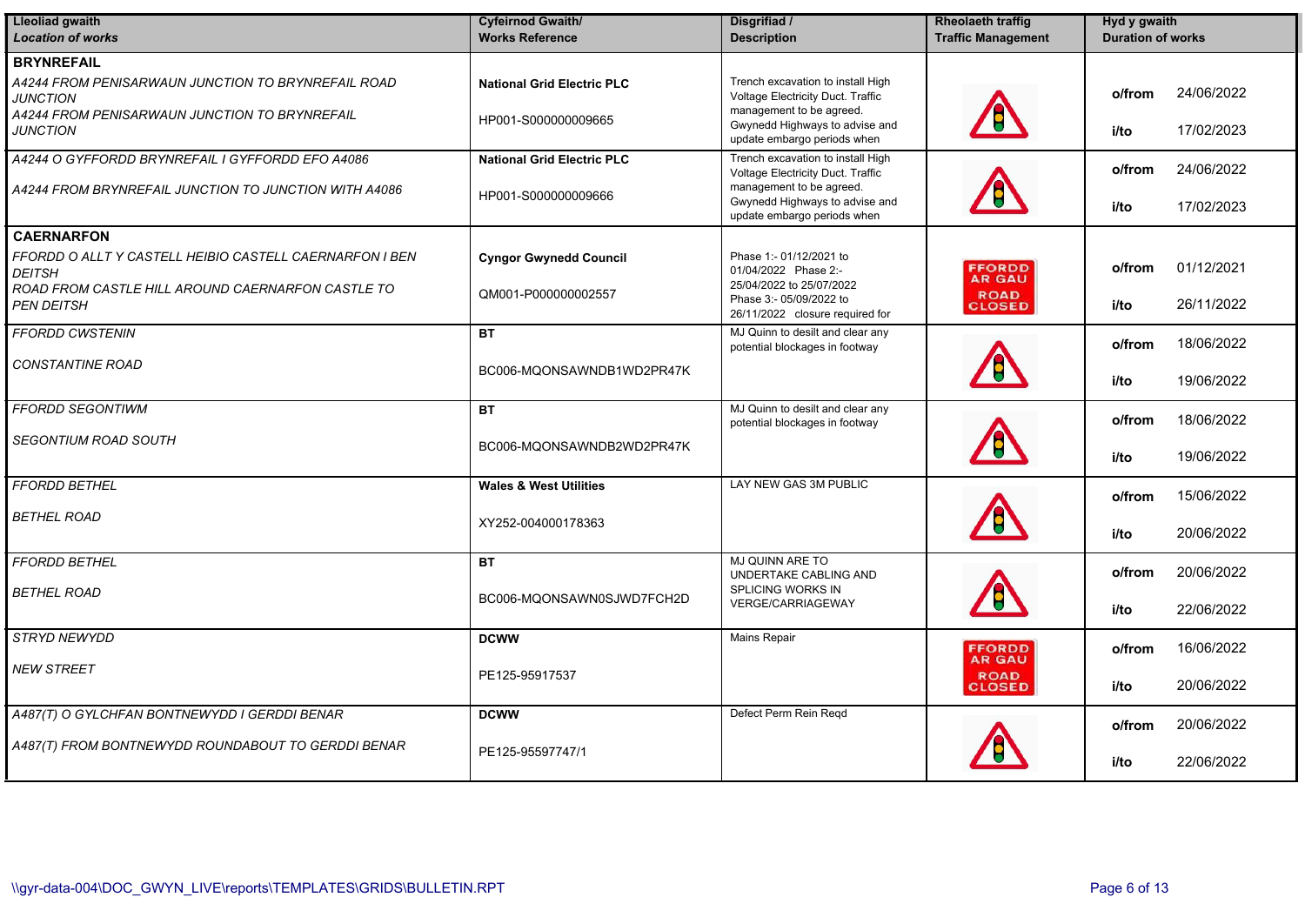| <b>Lleoliad gwaith</b><br><b>Location of works</b>                                                                                                                          | <b>Cyfeirnod Gwaith/</b><br><b>Works Reference</b>        | Disgrifiad /<br><b>Description</b>                                                                                                                                     | <b>Rheolaeth traffig</b><br><b>Traffic Management</b>          | Hyd y gwaith<br><b>Duration of works</b> |                          |
|-----------------------------------------------------------------------------------------------------------------------------------------------------------------------------|-----------------------------------------------------------|------------------------------------------------------------------------------------------------------------------------------------------------------------------------|----------------------------------------------------------------|------------------------------------------|--------------------------|
| <b>CEIDIO</b><br>FFORDD O GROESLON GLANRHYD I'R DE-ORLLEWIN I PROW<br><b>BUAN RHIF 21</b><br>ROAD FROM GLANRHYD CROSSROADS SOUTHWESTWARDS TO<br><b>PROW BUAN NO 21</b>      | <b>Cyngor Gwynedd Council</b><br>QM001-P000000002739      | Damage to bridge                                                                                                                                                       | <b>FFORDD</b><br><b>AR GAU</b><br><b>ROAD</b><br><b>CLOSED</b> | o/from<br>i/to                           | 24/02/2022<br>01/06/2023 |
| FFORDD O GROESLON GLANRHYD I'R DE-ORLLEWIN I PROW<br><b>BUAN RHIF 21</b><br>ROAD FROM GLANRHYD CROSSROADS SOUTHWESTWARDS TO<br>PROW BUAN NO 21                              | <b>Cyngor Gwynedd Council</b><br>QM001-P000000002750      | Damage to bridge Symology<br>does not allow over 18 months for<br>TTO - I input the date 1 day<br>earlier than the requested closure<br>end date (application end date | <b>FFORDD</b><br><b>AR GAU</b><br><b>ROAD</b><br>CLOSED        | o/from<br>i/to                           | 17/03/2022<br>16/09/2023 |
| <b>CHWILOG</b>                                                                                                                                                              |                                                           |                                                                                                                                                                        |                                                                |                                          |                          |
| B4354 O A497 I'R DWYRAIN HEIBIO DOLYDD FARM I BONT YR INN                                                                                                                   | <b>Cyngor Gwynedd Council</b>                             | Creu mynedfa newydd i'r cae                                                                                                                                            |                                                                | o/from                                   | 06/06/2022               |
| B4354 FROM A497 EASTWARDS PASSING DOLYDD FARM TO PONT<br>YR INN CHWILOG                                                                                                     | QM001-S000000002877                                       |                                                                                                                                                                        |                                                                | i/to                                     | 19/06/2022               |
| <b>CLYNNOG FAWR</b>                                                                                                                                                         |                                                           |                                                                                                                                                                        |                                                                |                                          |                          |
| FFORDD O GAPEL EBENEZER I STÂD LLWYN Y NE                                                                                                                                   | <b>DCWW</b>                                               | <b>INSTALL WATER MAINS</b><br>CONNECTION                                                                                                                               | <b>FFORDD</b>                                                  | o/from                                   | 20/06/2022               |
| ROAD FROM CAPEL EBENEZER TO LLWYN Y NE ESTATE                                                                                                                               | PE137-95841812                                            |                                                                                                                                                                        | <b>AR GAU</b><br><b>ROAD</b><br><b>CLOSED</b>                  | i/to                                     | 24/06/2022               |
| <b>CORRIS</b>                                                                                                                                                               |                                                           |                                                                                                                                                                        |                                                                |                                          |                          |
| A487(T) O WESTY BRAICH GOCH HEIBIO ESGAIRGEILIOG I<br>GYFFORDD GER LLWYN GWERN LODGE<br>A487(T) FROM BRAICH GOCH INN PASSING ESGAIRGEILIOG TO<br>LLWYN GWERN LODGE JUNCTION | <b>National Assembly for Wales</b><br>PD501-2216612630568 | Tree cutting                                                                                                                                                           |                                                                | o/from<br>i/to                           | 21/06/2022<br>23/06/2022 |
| <b>CRICCIETH</b>                                                                                                                                                            |                                                           |                                                                                                                                                                        |                                                                |                                          |                          |
| FFORDD CAERNARFON                                                                                                                                                           | <b>Wales &amp; West Utilities</b>                         | LAY 233M X NEW GAS MAINS                                                                                                                                               |                                                                | o/from                                   | 25/04/2022               |
|                                                                                                                                                                             | XY252-003001577847                                        |                                                                                                                                                                        |                                                                | i/to                                     | 24/06/2022               |
| <b>STRYD FAWR</b>                                                                                                                                                           | <b>Cyngor Gwynedd Council</b>                             | Minor Carriageway Repairs -<br>CARRIAGEWAY - Localised                                                                                                                 |                                                                | o/from                                   | 20/06/2022               |
| <b>HIGH STREET</b>                                                                                                                                                          | QM503-22139171714996                                      | cracking                                                                                                                                                               |                                                                | i/to                                     | 24/06/2022               |
| <b>CWM PENNANT</b>                                                                                                                                                          |                                                           |                                                                                                                                                                        |                                                                |                                          |                          |
| FFORDD O GAPEL PENNANT I'R GOGLEDD-DDWYRAIN I GWRT<br>ISAF                                                                                                                  | BT                                                        | MJ QUINN TO CARRY OUT<br><b>WORKS: PROVIDE X4 POLES</b>                                                                                                                | <b>FFORDD</b><br><b>AR GAU</b>                                 | o/from                                   | 21/06/2022               |
| ROAD FROM CAPEL PENNANT NORTHEASTWARDS TO CWRT ISAF                                                                                                                         | BC006-MQONSAWN0POWCTRJV7K                                 |                                                                                                                                                                        | <b>ROAD</b><br><b>CLOSED</b>                                   | i/to                                     | 21/06/2022               |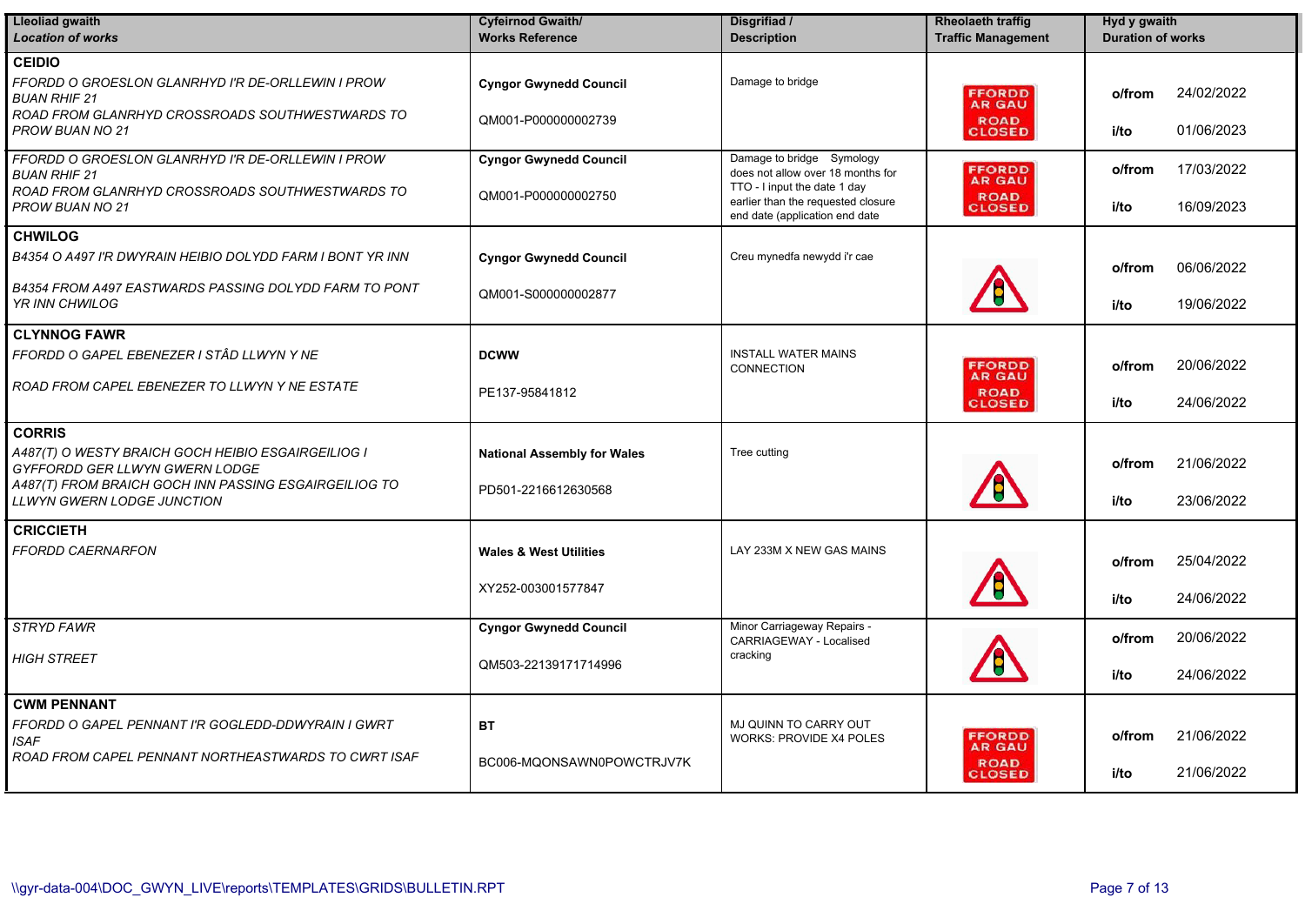| <b>Lleoliad gwaith</b><br><b>Location of works</b>                                                      | <b>Cyfeirnod Gwaith/</b><br><b>Works Reference</b> | Disgrifiad /<br><b>Description</b>                                                        | <b>Rheolaeth traffig</b><br><b>Traffic Management</b> | Hyd y gwaith<br><b>Duration of works</b> |
|---------------------------------------------------------------------------------------------------------|----------------------------------------------------|-------------------------------------------------------------------------------------------|-------------------------------------------------------|------------------------------------------|
| <b>CWM Y GLO</b>                                                                                        |                                                    |                                                                                           |                                                       |                                          |
| <b>FFORDD O ERW FAIR I FRYN</b>                                                                         | <b>Cyngor Gwynedd Council</b>                      | Excavate a 5m trench across the<br>road to determine leak and                             | <b>FFORDD</b><br><b>AR GAU</b>                        | 20/06/2022<br>o/from                     |
| ROAD FROM ERW FAIR TO BRYN                                                                              | QM001-S000000002835                                | resolve.                                                                                  | <b>ROAD</b><br><b>CLOSED</b>                          | 20/06/2022<br>i/to                       |
| <b>CWRT</b>                                                                                             |                                                    |                                                                                           |                                                       |                                          |
| A493 O CWRT DROS PONT Y CWRT HEIBIO YSGOL GYNRADD<br>PENNAL I FFORDD FYNEDFA TALGARTH HALL              | <b>BT</b>                                          | MJ QUINN TO UDNERTAKE<br><b>CABLING ACTIVITIES IN</b><br>VERGE/CARRIAGEWAY.               |                                                       | 22/06/2022<br>o/from                     |
| A493 FROM CWRT OVER PONT Y CWRT PASSING PENNAL<br>PRIMARY SCHOOL TO ACCESS ROAD TO TALGARTH HALL        | BC005-MQ1W00BDUK4WC1MKG4T                          |                                                                                           |                                                       | 24/06/2022<br>i/to                       |
| <b>DEINIOLEN</b>                                                                                        |                                                    |                                                                                           |                                                       |                                          |
| A4244 O GYFFORDD LÔN CARFAN I GYFFORDD FFORDD<br><b>DEINIOLEN</b>                                       | <b>National Grid Electric PLC</b>                  | A4244 FROM L N CARFAN<br>JUNCTION TO DEINIOLEN                                            |                                                       | 24/06/2022<br>o/from                     |
| A4244 FROM LÔN CARFAN JUNCTION TO DEINIOLEN ROAD<br><b>JUNCTION</b>                                     | HP001-S000000009668                                | ROAD JUNCTION                                                                             |                                                       | 17/02/2023<br>i/to                       |
| <b>DINORWIG</b>                                                                                         |                                                    |                                                                                           |                                                       |                                          |
| PROW LLANDDEINIOLEN RHIF 49                                                                             | <b>National Grid Electric PLC</b>                  | Excavation works to acsertain<br>service positins for future                              |                                                       | 20/06/2022<br>o/from                     |
| PROW LLANDDEINIOLEN NO 49                                                                               | HP001-S000000009951                                | Directional Drilling cofferdam<br>(reception pit)                                         |                                                       | 25/06/2022<br>i/to                       |
| <b>EFAILNEWYDD</b>                                                                                      |                                                    |                                                                                           |                                                       |                                          |
| LÔN BODUAN                                                                                              | <b>Cyngor Gwynedd Council</b>                      | New bridge and 670m by pass<br>scheme to Pont Bodfel.                                     |                                                       | 24/01/2022<br>o/from                     |
|                                                                                                         | QM001-S000000002467                                |                                                                                           |                                                       | 30/11/2022<br>i/to                       |
| <b>FAIRBOURNE</b>                                                                                       |                                                    |                                                                                           |                                                       |                                          |
| A493 O GYFFORDD I'R GORLLEWIN I GLASFRYN TERRACE<br>ARTHOG HEIBIO BRYNCOCH I BEACH ROAD FAIRBOURNE      | <b>Cyngor Gwynedd Council</b>                      | Minor Carriageway Repairs -<br>CARRIAGEWAY - Other                                        |                                                       | 28/04/2022<br>o/from                     |
| A493 FROM JUNCTION WEST OF GLASFRYN TERRACE ARTHOG<br>PASSING BRYNCOCH TERRACE TO BEACH ROAD FAIRBOURNE | QM504-2211715133599                                |                                                                                           |                                                       | 15/07/2022<br>i/to                       |
| <b>FRONGOCH</b>                                                                                         |                                                    |                                                                                           |                                                       |                                          |
| A4212 O GOED HENDRE I HEOL FFRYDAN Y BALA                                                               | <b>Cyngor Gwynedd Council</b>                      | Minor Carriageway Repairs -<br>CARRIAGEWAY - Other                                        |                                                       | 19/06/2022<br>o/from                     |
| A4212 FROM COED HENDRE TO FFRYDAN ROAD BALA                                                             | QM504-2215284116762                                |                                                                                           | Æ<br><u> 787</u>                                      | 21/06/2022<br>i/to                       |
| <b>LLAN FFESTINIOG</b>                                                                                  |                                                    |                                                                                           |                                                       |                                          |
| B4391 O'R CWRS GOLFF I GYFFORDD B4407                                                                   | <b>Cyngor Gwynedd Council</b>                      | Gwaith i ail osod ffens newydd ar<br>hyd pen wal gynnal ar ochr y                         |                                                       | 09/06/2022<br>o/from                     |
| B4391 FROM GOLF COURSE TO B4407 JUNCTION                                                                | QM001-S000000002879                                | B4391 pob ochr i?r maes parcio<br>golygfan rhaeadr Cwm Cynfal<br>Bydd angen goleuadau dwy |                                                       | 24/06/2022<br>i/to                       |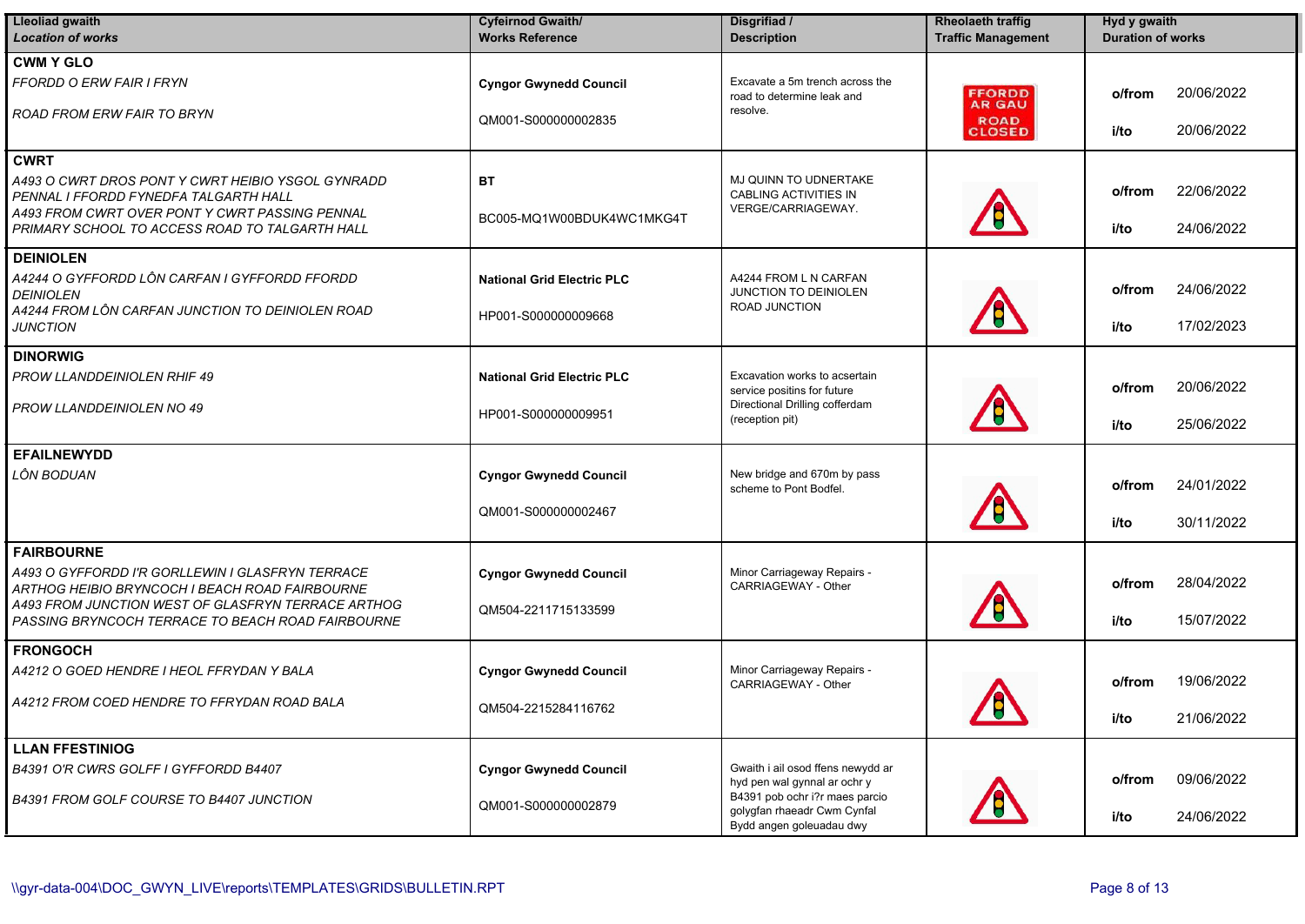| <b>Lleoliad gwaith</b>                                                          | <b>Cyfeirnod Gwaith/</b>          | Disgrifiad /                                                                                     | <b>Rheolaeth traffig</b>     | Hyd y gwaith             |
|---------------------------------------------------------------------------------|-----------------------------------|--------------------------------------------------------------------------------------------------|------------------------------|--------------------------|
| <b>Location of works</b>                                                        | <b>Works Reference</b>            | <b>Description</b>                                                                               | <b>Traffic Management</b>    | <b>Duration of works</b> |
| <b>LLANBERIS</b>                                                                |                                   |                                                                                                  |                              |                          |
| A4086 FROM A4244 JUNCTION TO GLYN RHONWY ESTATE                                 | <b>National Grid Electric PLC</b> | Trench excavation to install High<br>Voltage Electricity Duct. Traffic                           |                              | 28/02/2022<br>o/from     |
| A4086 FROM A4244 JUNCTION TO GLYN RHONWY                                        | HP001-S000000009096               | management to be agreed.<br>Gwynedd Highways to advise and<br>update embargo periods when        |                              | 04/01/2023<br>i/to       |
| <b>STRYD Y FARCHNAD</b>                                                         | <b>BT</b>                         | MJ QUINNS TO COMPLETE<br>THE FOLLOWING WORKS -                                                   |                              | 16/06/2022<br>o/from     |
| <i>MARKET STREET</i>                                                            | BC006-MQONSAWNCN2WCRT154T         | TEST ROD & ROPE, IF THAT<br>FAILS WILL COMPLETE<br><b>EXCAVATION</b>                             |                              | i/to<br>20/06/2022       |
| <b>LLANDDEINIOLEN</b>                                                           |                                   |                                                                                                  |                              |                          |
| A4244 O GYLCHFAN GROESLON TÝ MAWR I GYFFORDD LÔN<br>CARFAN                      | <b>National Grid Electric PLC</b> | Trench excavation to install High<br>Voltage Electricity Duct. Traffic                           |                              | 24/06/2022<br>o/from     |
| A4244 FROM GROESLON TÝ MAWR ROUNDABOUT TO LÔN<br><b>CARFAN JUNCTION</b>         | HP001-S000000009669               | management to be agreed.<br>Gwynedd Highways to advise and<br>update embargo periods when        |                              | 17/02/2023<br>i/to       |
| <b>LLANDYGAI</b>                                                                |                                   |                                                                                                  |                              |                          |
| <b>PROW LLANLLECHID RHIF 9</b>                                                  | <b>GEO</b>                        | Temporary lights required to<br>allow LFFN fibre optic cable                                     |                              | 23/06/2022<br>o/from     |
| PROW LLANLLECHID NO 9                                                           | VK222-FBNW-TM-R3-A55WIDE0         | Install utilising existing<br>underground infrastructure. Lights<br>will be removed when not     |                              | i/to<br>27/06/2022       |
| <b>LLANELLTYD</b>                                                               |                                   |                                                                                                  |                              |                          |
| A496 O BONT BORTHWNOG I A470(T) YN LLANELLTYD                                   | <b>Cyngor Gwynedd Council</b>     | Cynnal arolygon coed 'ash die<br>back'                                                           |                              | 21/06/2022<br>o/from     |
| A496 FROM PONT BORTHWNOG TO A470(T) AT LLANELLTYD                               | QM001-S000000002887               |                                                                                                  |                              | 21/06/2022<br>i/to       |
| <b>LLANFOR</b>                                                                  |                                   |                                                                                                  |                              |                          |
| A494(T) O BENTRE LLANFOR I GYFFORDD EFO'R B4401                                 | <b>DCWW</b>                       | emergency repair                                                                                 |                              | 16/06/2022<br>o/from     |
| A494(T) FROM LLANFOR VILLAGE TO B4401 JUNCTION                                  | PE125-95549746                    |                                                                                                  |                              | 24/06/2022<br>i/to       |
| <b>LLANLLYFNI</b>                                                               |                                   |                                                                                                  |                              |                          |
| O FFÎN Y RHANBARTH GER PONT DOL GAU I STÂD BRYN RHEDYW<br>A FFORDD RHEDYW       | <b>Cyngor Gwynedd Council</b>     | Stop/Go boards to enable rubber<br>tracked excavator to track on                                 |                              | 22/06/2022<br>o/from     |
| FROM DISTRICT BOUNDARY AT PONT DOL GAU TO BRYN<br>RHEDYW ESTATE AND RHEDYW ROAD | QM001-S000000002897               | highway as bridge height<br>restriction prevents conventional<br>wagon delivery. Site operatives |                              | 24/06/2022<br>i/to       |
| <b>LLITHFAEN</b>                                                                |                                   |                                                                                                  |                              |                          |
| B4417 O'R FFORDD GER TYN Y CAE I'R FFORDD GER CAPEL<br><b>LLITHFAEN</b>         | <b>DCWW</b>                       | <b>INSTALL NEW SERVICE</b><br><b>CONNECTION WITH EXCN</b>                                        | <b>FFORDD</b><br>AR GAU      | 20/06/2022<br>o/from     |
| B4417 FROM ROAD OPPOSITE TYN Y CAE TO ROAD OPPOSITE<br><i>LLITHFAEN CHAPEL</i>  | PE125-95837640                    |                                                                                                  | <b>ROAD</b><br><b>CLOSED</b> | 22/06/2022<br>i/to       |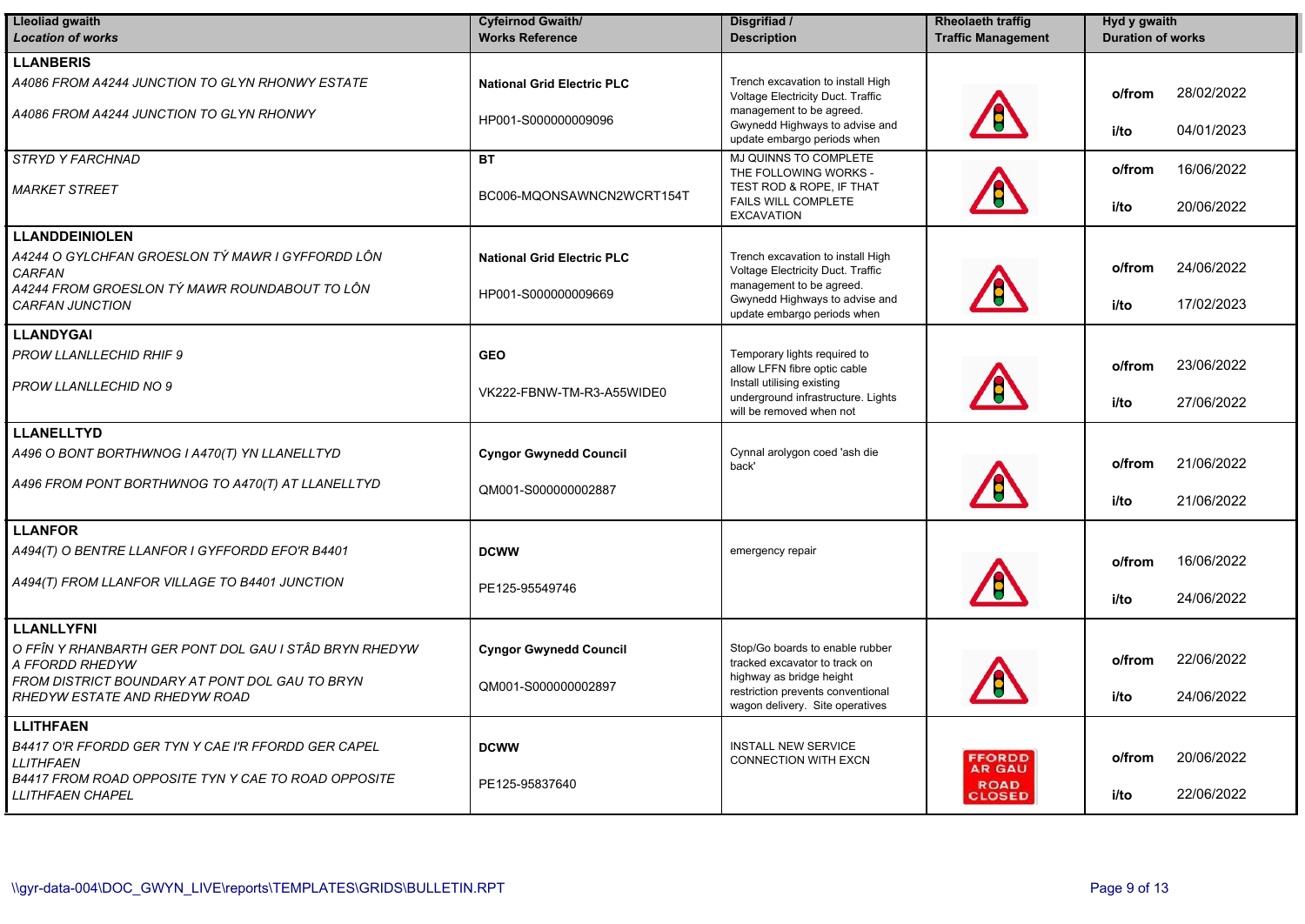| <b>Lleoliad gwaith</b><br><b>Location of works</b>                                        | <b>Cyfeirnod Gwaith/</b><br><b>Works Reference</b> | Disgrifiad /<br><b>Description</b>                                                                  | <b>Rheolaeth traffig</b><br><b>Traffic Management</b> | Hyd y gwaith<br><b>Duration of works</b> |
|-------------------------------------------------------------------------------------------|----------------------------------------------------|-----------------------------------------------------------------------------------------------------|-------------------------------------------------------|------------------------------------------|
| <b>LLWYNGWRIL</b>                                                                         |                                                    |                                                                                                     |                                                       |                                          |
| A493 O ROLA HEIBIO PRYSGAU UCHAF I LANGELYNIN                                             | <b>BT</b>                                          | safe access required to<br>carriageway box for engineers to                                         |                                                       | 22/06/2022<br>o/from                     |
| A493 FROM ROLA PASSING PRYSGAU UCHAF TO LLANGELYNIN                                       | BC005-CR8W000OGEA56430489                          | provide service to a customer. 2<br>way lights with AB boards. 1<br>working day 09:30 - 15:30 ** No |                                                       | 22/06/2022<br>i/to                       |
| <b>NEFYN</b>                                                                              |                                                    |                                                                                                     |                                                       |                                          |
| <b>STRYD FAWR</b>                                                                         | <b>DCWW</b>                                        | Mains Repair-Under 200Mm                                                                            |                                                       | 16/06/2022<br>o/from                     |
|                                                                                           | PE125-95914436                                     |                                                                                                     |                                                       | 20/06/2022<br>i/to                       |
| <b>PENISARWAUN</b>                                                                        |                                                    |                                                                                                     |                                                       |                                          |
| A4244 O GYFFORDD EFO'R FFORDD I DDEINIOLEN I GYFFORDD<br>EFO'R FFORDD I BENISARWAUN       | <b>National Grid Electric PLC</b>                  | A4244 FROM JUNCTION WITH<br>ROAD TO DEINIOLEN TO                                                    |                                                       | 24/06/2022<br>o/from                     |
| A4244 FROM JUNCTION WITH ROAD TO DEINIOLEN TO JUNCTION<br><b>WITH ROAD TO PENISARWAUN</b> | HP001-S000000009667                                | JUNCTION WITH ROAD TO<br>PENISARWAUN                                                                |                                                       | 17/02/2023<br>i/to                       |
| <b>PENMAENPOOL</b>                                                                        |                                                    |                                                                                                     |                                                       |                                          |
| A493 O GLYN MALDEN LODGE HEIBIO PENMAENPOOL I DYN TWLL<br><b>GER PONT ABERGWYNANT</b>     | <b>Cyngor Gwynedd Council</b>                      | Install 225mm UPVC piped<br>drainage and conc channel.                                              |                                                       | 13/06/2022<br>o/from                     |
| A493 FROM GLYN MALDEN LODGE PASSING PENMAENPOOL TO<br>TYN TWLL NEAR PONT ABERGWYNANT      | QM504-2216193638717                                |                                                                                                     |                                                       | 24/06/2022<br>i/to                       |
| A493 O GLYN MALDEN LODGE HEIBIO PENMAENPOOL I DYN TWLL<br><b>GER PONT ABERGWYNANT</b>     | <b>Cyngor Gwynedd Council</b>                      | Cynnal gwaith coed peryglus                                                                         |                                                       | 22/06/2022<br>o/from                     |
| A493 FROM GLYN MALDEN LODGE PASSING PENMAENPOOL TO<br>TYN TWLL NEAR PONT ABERGWYNANT      | QM001-S000000002896                                |                                                                                                     |                                                       | 22/06/2022<br>i/to                       |
| <b>PENNAL</b>                                                                             |                                                    |                                                                                                     |                                                       |                                          |
| A493 O GYFFORDD GER NANT Y GWENLLI I'R<br>GOGLEDD-DDWYRAIN HEIBIO CAPEL BRYNIAU I GWRT    | <b>DCWW</b>                                        | <b>Mains Repair</b>                                                                                 |                                                       | 16/06/2022<br>o/from                     |
| A493 FROM JUNCTION NEAR NANT Y GWENLLI<br>NORTHEASTWARDS PASSING CAPEL BRYNIAU TO CWRT    | PE125-95894255                                     |                                                                                                     |                                                       | 20/06/2022<br>i/to                       |
| A493 O GYFFORDD GER NANT Y GWENLLI I'R<br>GOGLEDD-DDWYRAIN HEIBIO CAPEL BRYNIAU I GWRT    | <b>BT</b>                                          | MJ QUINN TO UNDERTAKE<br>POLING, BLOCKAGE AND<br>OVERBLOW ACTIVIES IN                               |                                                       | 22/06/2022<br>o/from                     |
| A493 FROM JUNCTION NEAR NANT Y GWENLLI<br>NORTHEASTWARDS PASSING CAPEL BRYNIAU TO CWRT    | BC005-MQ1W00BDUK5WC1MKG4T                          | VERGE/CARRIAGEWAY.                                                                                  |                                                       | 24/06/2022<br>i/to                       |
| A493 O FFORDD MYNEDIAD FFERM Y GOGARTH I'R FFORDD GER<br><b>NANT Y GWENLLI</b>            | <b>BT</b>                                          | MJ QUINN TO UNDERTAKE<br>POLING, BLOCKAGE AND                                                       |                                                       | 22/06/2022<br>o/from                     |
| A493 FROM ACCESS ROAD TO GOGARTH HALL FARM TO ROAD<br><b>NEAR NANT Y GWENLLI</b>          | BC005-MQ1W00BDUK6WC1MKG4T                          | OVERBLOW ACTIVIES IN<br>VERGE/CARRIAGEWAY.                                                          |                                                       | 24/06/2022<br>i/to                       |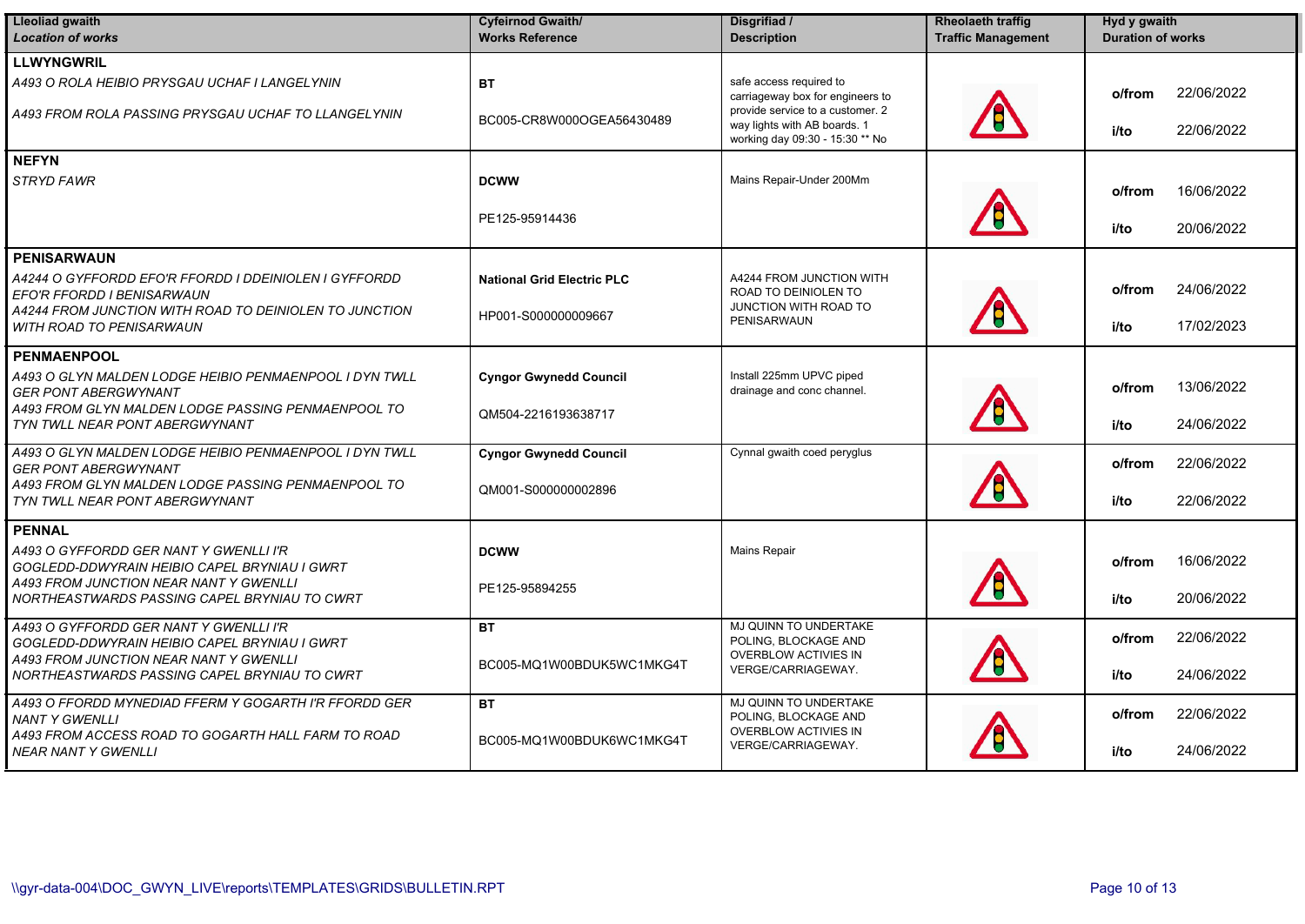| <b>Lleoliad gwaith</b><br><b>Location of works</b>                         | <b>Cyfeirnod Gwaith/</b><br><b>Works Reference</b> | Disgrifiad /<br><b>Description</b>                  | <b>Rheolaeth traffig</b><br><b>Traffic Management</b> | Hyd y gwaith<br><b>Duration of works</b> |
|----------------------------------------------------------------------------|----------------------------------------------------|-----------------------------------------------------|-------------------------------------------------------|------------------------------------------|
| <b>PENYGROES</b>                                                           |                                                    |                                                     |                                                       |                                          |
| <b>HEOL Y DWR</b>                                                          | <b>Wales &amp; West Utilities</b>                  | <b>GAS SERVICE ISOLATION 1M</b><br><b>PUBLIC</b>    |                                                       | 22/06/2022<br>o/from                     |
| <b>WATER STREET</b>                                                        | XY252-009500014820                                 |                                                     |                                                       | 24/06/2022<br>i/to                       |
| <b>MAES Y FARCHNAD</b>                                                     | <b>SCOTTISH POWER (MANWEB)</b>                     | <b>RENEWING SERVICE ON 2</b><br><b>PROPERTIES</b>   |                                                       | 14/06/2022<br>o/from                     |
|                                                                            | GY114-2100946498                                   |                                                     |                                                       | 20/06/2022<br>i/to                       |
| A487(T) CYLCHFAN INIGO JONES I GYLCHFAN GYSWLLT<br><b>PENYGROES</b>        | <b>National Assembly for Wales</b>                 | Cats eyes works.                                    |                                                       | 21/06/2022<br>o/from                     |
| A487(T) INIGO JONES ROUNDABOUT TO PENYGROES LINK<br><b>ROUNDABOUT</b>      | PD501-221659434938                                 |                                                     |                                                       | 24/06/2022<br>i/to                       |
| <b>PISTYLL</b>                                                             |                                                    |                                                     |                                                       |                                          |
| <b>BWLCH GWYNT</b>                                                         | <b>BT</b>                                          | MJ QUINN TO COMPLETE THE<br><b>FOLLOWING WORKS:</b> | <b>FFORDD</b><br><b>AR GAU</b>                        | 20/06/2022<br>o/from                     |
| <b>BWLCH GWYNT ROAD</b>                                                    | BC006-MQONSAWN0POWD1MJL3F                          | REPLACE X2 POLES IN VERGE                           | <b>ROAD</b><br><b>CLOSED</b>                          | 20/06/2022<br>i/to                       |
| B4417 O STÂD BRON Y FOEL HEIBIO PISTYLL TERRACE I DAI LÔN                  | <b>DCWW</b>                                        | Domestic Fire - Excavation                          |                                                       | 22/06/2022<br>o/from                     |
| <b>B4417 FROM BRON Y FOEL ESTATE PASSING PISTYLL TERRACE</b><br>TO TAI LÔN | PE125-95699450                                     |                                                     |                                                       | 24/06/2022<br>i/to                       |
| <b>PONTARDDYFI</b>                                                         |                                                    |                                                     |                                                       |                                          |
| A487(T) O GYFFORDD B4404 I BONT PONT AR DDYFI                              | <b>National Assembly for Wales</b>                 | New Dyfi Bridge scheme -<br>Amberon TM              |                                                       | 08/06/2021<br>o/from                     |
| A487(T) FROM B4404 JUNCTION TO PONT AR DDYFI BRIDGE                        | PD501-21155145021695                               |                                                     |                                                       | 30/06/2022<br>i/to                       |
| <b>PORTHMADOG</b>                                                          |                                                    |                                                     |                                                       |                                          |
| <b>STRYD FAWR</b>                                                          | <b>Cyngor Gwynedd Council</b>                      | cyhoeddi'r Eisteddfod<br>Genedlaethol -gorymdaith   | <b>FFORDD</b><br><b>AR GAU</b>                        | 25/06/2022<br>o/from                     |
| <b>HIGH STREET</b>                                                         | QM001-S000000002866                                | digwyddiadau                                        | <b>ROAD</b><br><b>CLOSED</b>                          | 25/06/2022<br>i/to                       |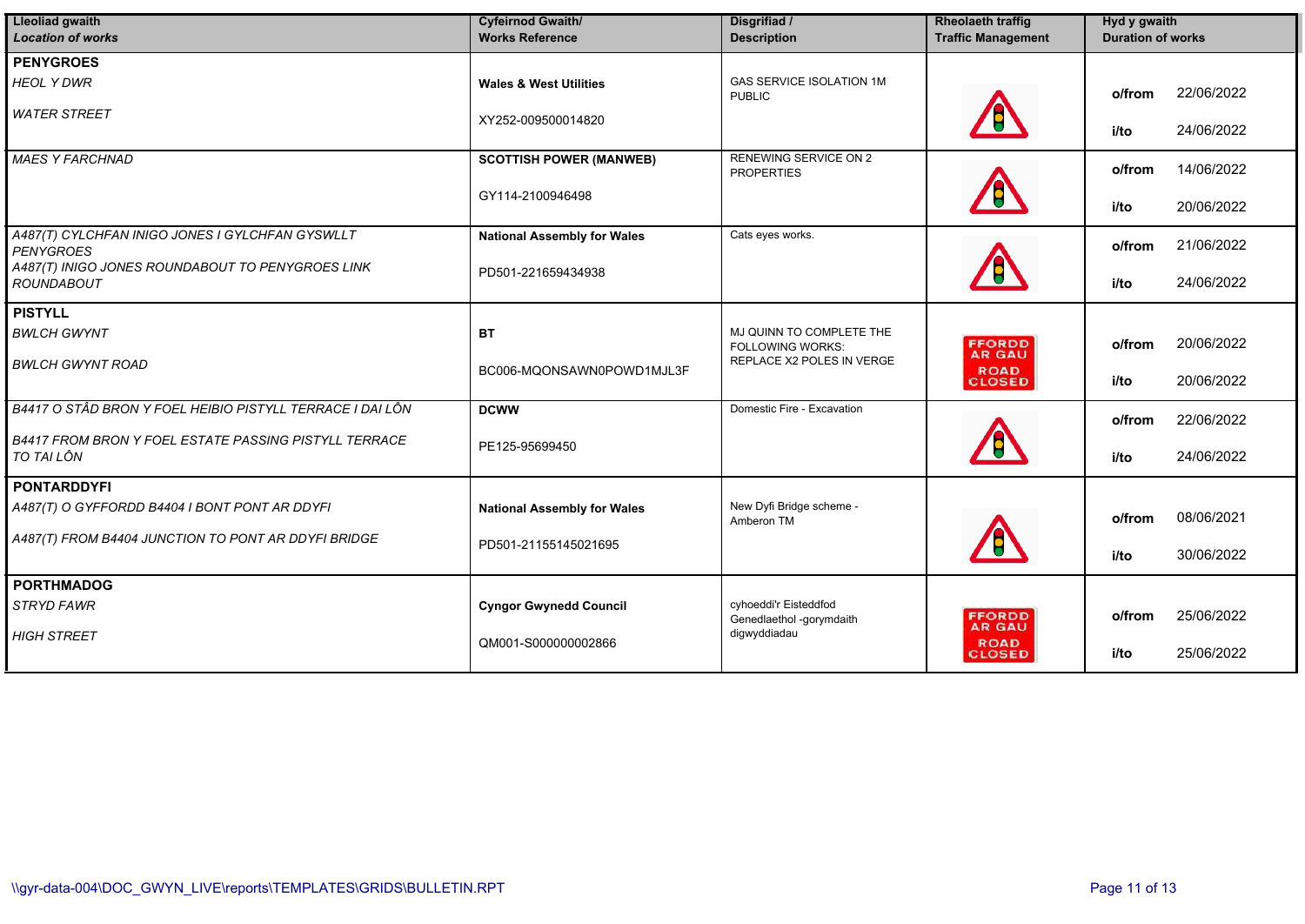| <b>Lleoliad gwaith</b><br><b>Location of works</b>                          | <b>Cyfeirnod Gwaith/</b><br><b>Works Reference</b> | Disgrifiad /<br><b>Description</b>                                                                 | <b>Rheolaeth traffig</b><br><b>Traffic Management</b> | Hyd y gwaith<br><b>Duration of works</b> |  |
|-----------------------------------------------------------------------------|----------------------------------------------------|----------------------------------------------------------------------------------------------------|-------------------------------------------------------|------------------------------------------|--|
| <b>PWLLHELI</b>                                                             |                                                    |                                                                                                    |                                                       |                                          |  |
| FFORDD FYNEDIAD I STÂD DDIWYDIANNOL GLAN Y DON                              | <b>NETWORK RAIL -PROMOTERS</b><br><b>NATIONAL</b>  | Level Crossing Maintenance -<br>Working times 23:30 - 06:00                                        |                                                       | 18/06/2022<br>o/from                     |  |
| ACCESS ROAD TO GLAN Y DON INDUSTRIAL ESTATE                                 | KL452-DJP132M31C160622                             |                                                                                                    |                                                       | 19/06/2022<br>i/to                       |  |
| CEI'R GOGLEDD                                                               | <b>NETWORK RAIL -PROMOTERS</b>                     | Traffic Light Head only - linked to<br>main notice for Pwhelli Level                               |                                                       | 18/06/2022<br>o/from                     |  |
| <b>NORTH QUAY</b>                                                           | <b>NATIONAL</b><br>KL452-DJP132M31C180622/1        | Crossing- working times 23:30 -<br>06:00                                                           |                                                       | 19/06/2022<br>i/to                       |  |
| <b>RHODFA MARIAN Y MÔR</b>                                                  | <b>DCWW</b>                                        | Repair Leaking Communication<br>Pipe                                                               | <b>FFORDD</b><br><b>AR GAU</b>                        | 20/06/2022<br>o/from                     |  |
| <b>WEST END PARADE</b>                                                      | PE125-95844322                                     |                                                                                                    | <b>ROAD</b><br><b>CLOSED</b>                          | 22/06/2022<br>i/to                       |  |
| <b>PROW TUDWEILIOG RHIF 3</b>                                               | <b>Cyngor Gwynedd Council</b>                      | Hw. Drain: Filter Drains - FILTER<br>DRAIN - Other                                                 |                                                       | 20/06/2022<br>o/from                     |  |
| <b>PROW TUDWEILIOG NO 3</b>                                                 | QM503-22164115851583                               |                                                                                                    |                                                       | 24/06/2022<br>i/to                       |  |
| <b>RHOSLEFAIN</b>                                                           |                                                    |                                                                                                    |                                                       |                                          |  |
| A493 O ROSLEFAIN I GIL Y SARN                                               | <b>Cyngor Gwynedd Council</b>                      | Gwaith ail godi bylchau a darnau<br>gwan eraill o?r canllaw wal gerrig                             |                                                       | 20/06/2022<br>o/from                     |  |
| A493 FROM RHOSLEFAIN TO CIL Y SARN                                          | QM001-S000000002889                                | sydd ar ochr y ffordd.                                                                             |                                                       | 07/07/2022<br>i/to                       |  |
| <b>TALYSARN</b>                                                             |                                                    |                                                                                                    |                                                       |                                          |  |
| <b>FFORDD RHIWLAS</b>                                                       | <b>DCWW</b>                                        | Renew Existing Stop Tap                                                                            | <b>FFORDD</b><br><b>AR GAU</b>                        | 22/06/2022<br>o/from                     |  |
| <b>RHIWLAS ROAD</b>                                                         | PE125-95710418                                     |                                                                                                    | <b>ROAD</b><br><b>CLOSED</b>                          | 24/06/2022<br>i/to                       |  |
| <b>TREBORTH</b>                                                             |                                                    |                                                                                                    |                                                       |                                          |  |
| A55(T) O FFORDD DDEUOL AR OCHR DE I GANOL PONT<br><b>BRITANNIA</b>          | <b>NETWORK RAIL -PROMOTERS</b><br><b>NATIONAL</b>  | Installation of FRP Beams within<br>the bridge towers to support a                                 |                                                       | 22/02/2021<br>o/from                     |  |
| A55(T) FROM DUAL CARRIAGEWAY ON SOUTH SIDE TO CENTRE<br>OF BRITANNIA BRIDGE | KL443-CNH3241M09C040121                            | number of cracked lintel<br>members. Works involve drilling<br>holes for resin fixings that secure |                                                       | 18/11/2022<br>i/to                       |  |